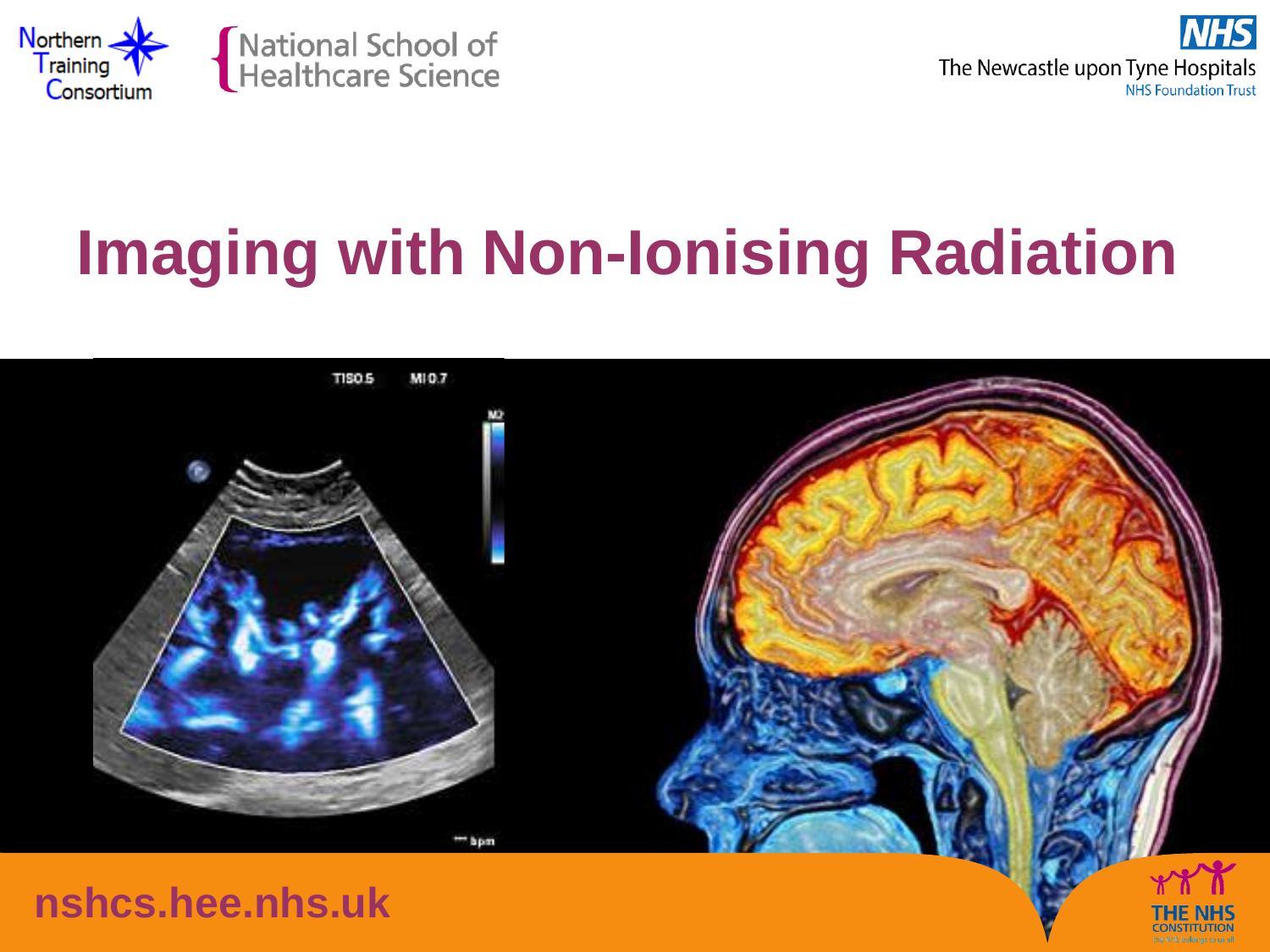

#### **This talk:**

#### • Imaging with Non-Ionising Radiation (INIR)

- MRI
- **ultrasound**
- **Dependical (UV and IR)**
- An INIR Physicist's role • INIR and the STP

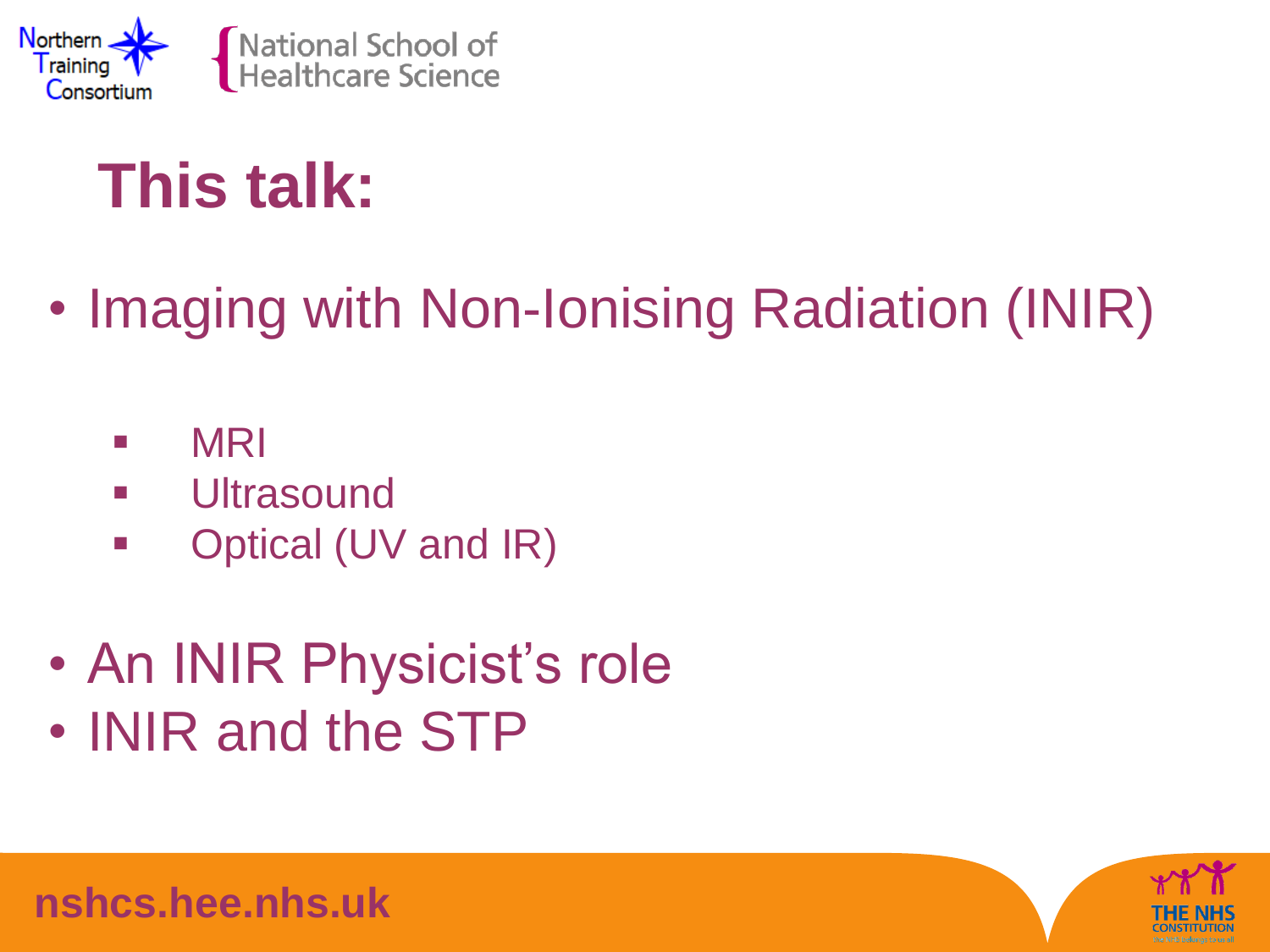

### **Magnetic Resonance Imaging**

• MRI builds an image with an external applied field interacting with the nuclear spin of atoms inside patient



*Siemens Medical Solutions USA*



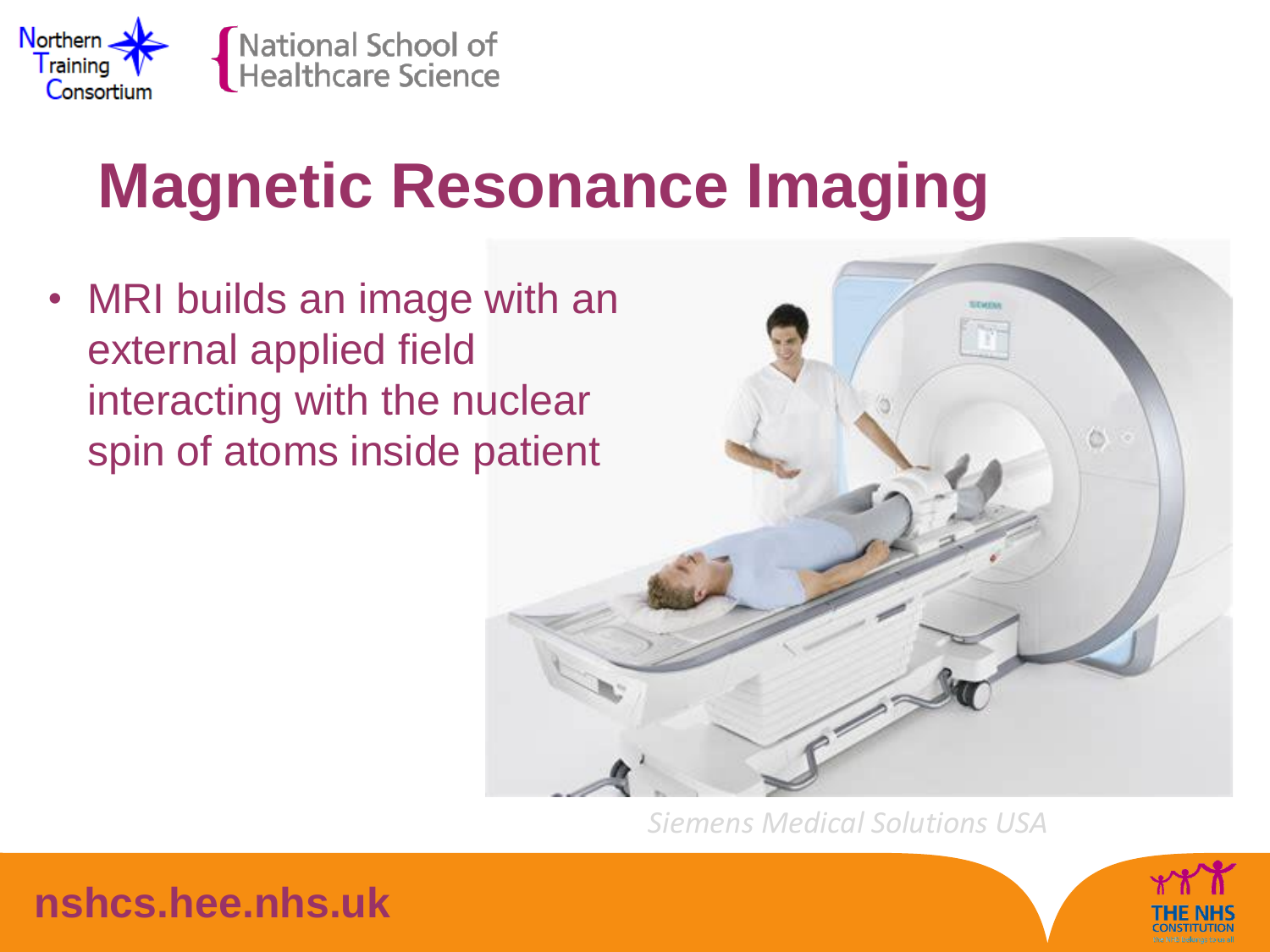

### **Magnetic Resonance Imaging**

- The spins are 'tipped over' and emit energy when they realign themselves
- A smaller coil on the patient listens for the echoes from the atoms to create an image



*Siemens Medical Solutions USA*



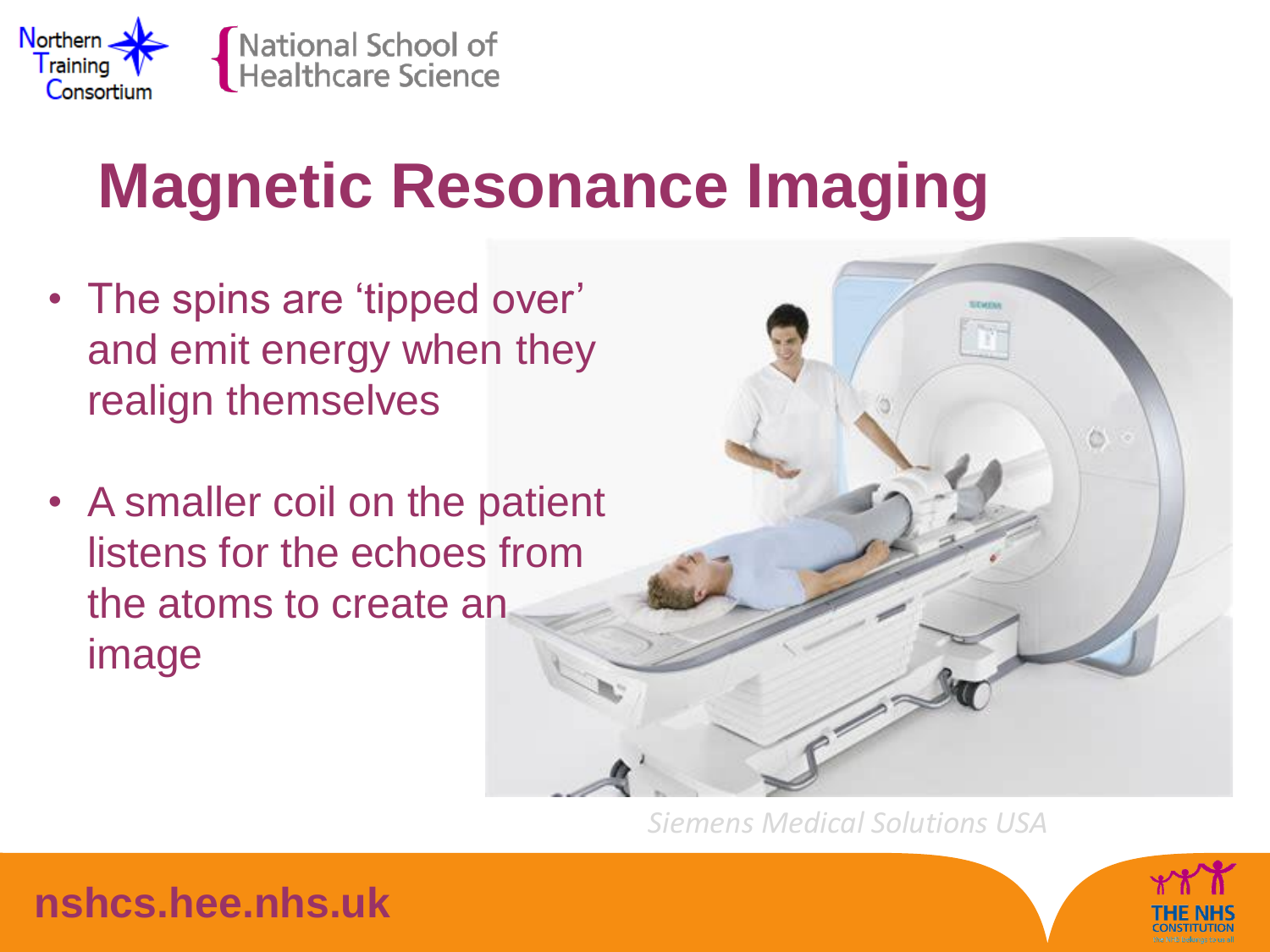

# **Magnetic Resonance Imaging**

- Very detailed soft tissue contrast, such as muscles, brains, internal organs etc.
- Brain function
- Tumours
- Joint or ligament damage
- **Bleeding**
- Spinal fluid detection



*Wellcome Images (Creative Commons)*



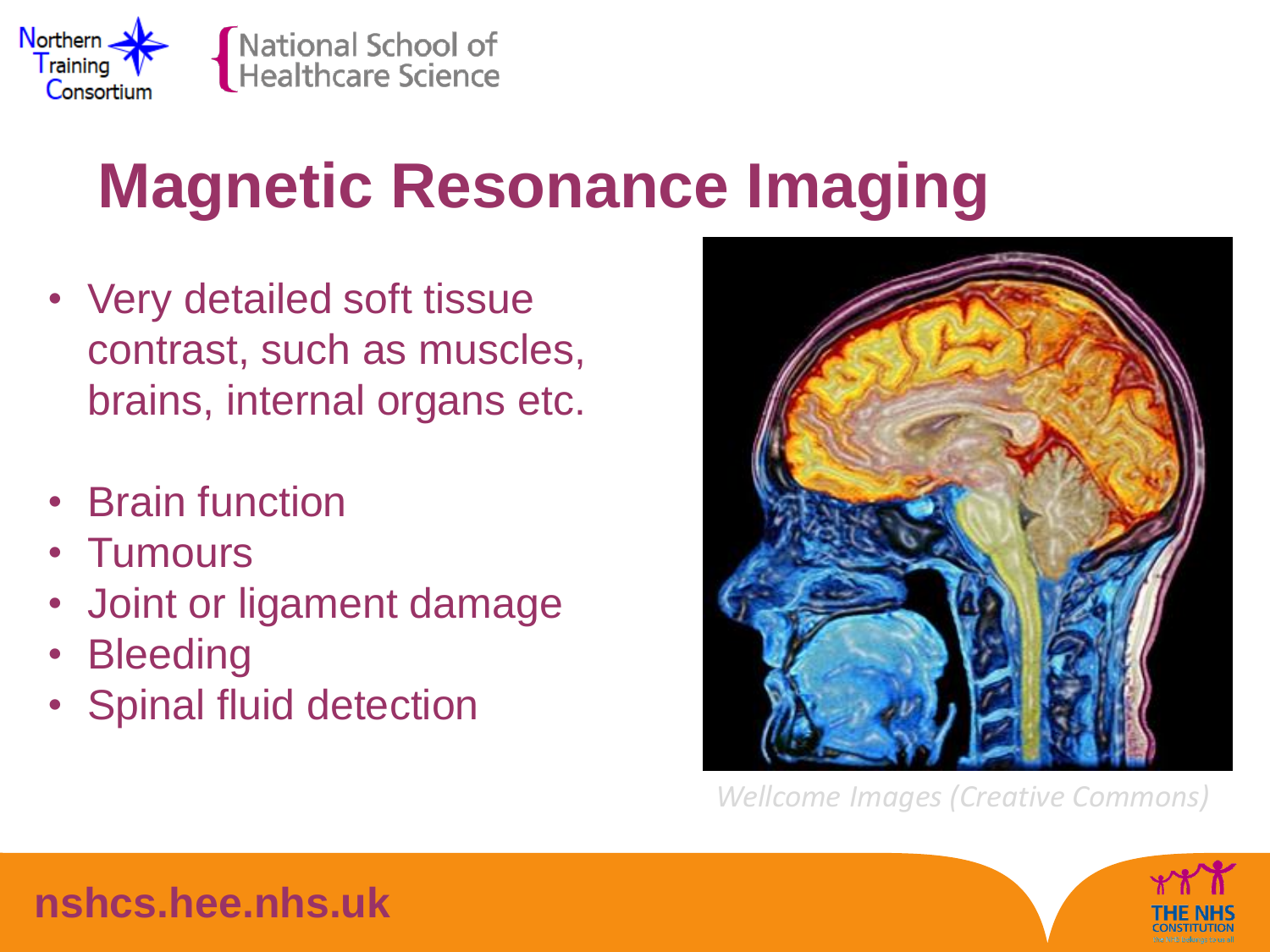

#### **Ultrasound**

- Mostly used for imaging
- Uses high frequency sound waves (MHz range) and "listens" for the echoes
- Can give "live" information such as blood flow etc.



*Koninklijke Philips N.V*

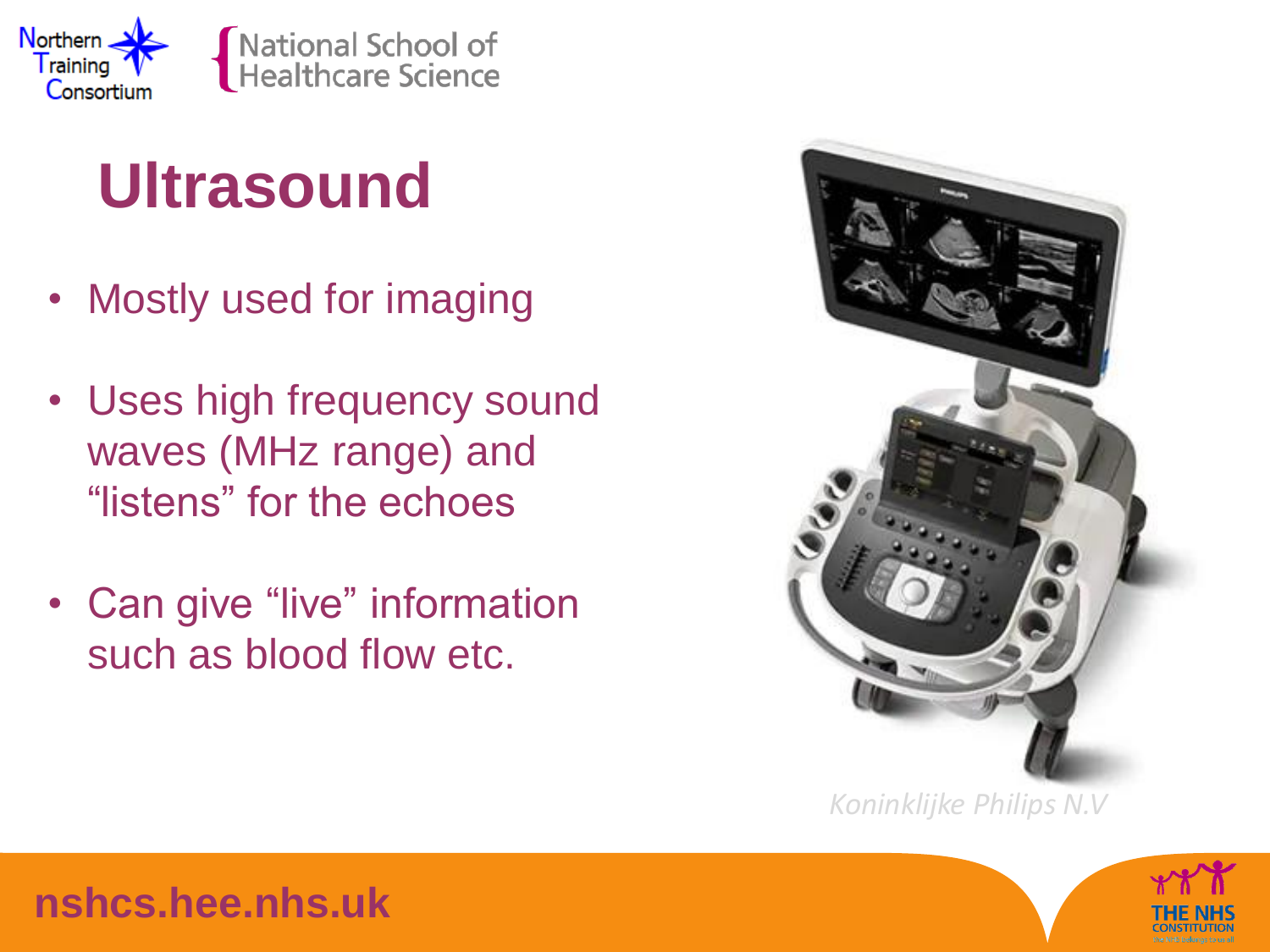

## **Ultrasound Imaging**

- Very good for "Live" imaging for blood flow etc.
- Uses the Doppler effect to indicate direction



*General Electric Company*

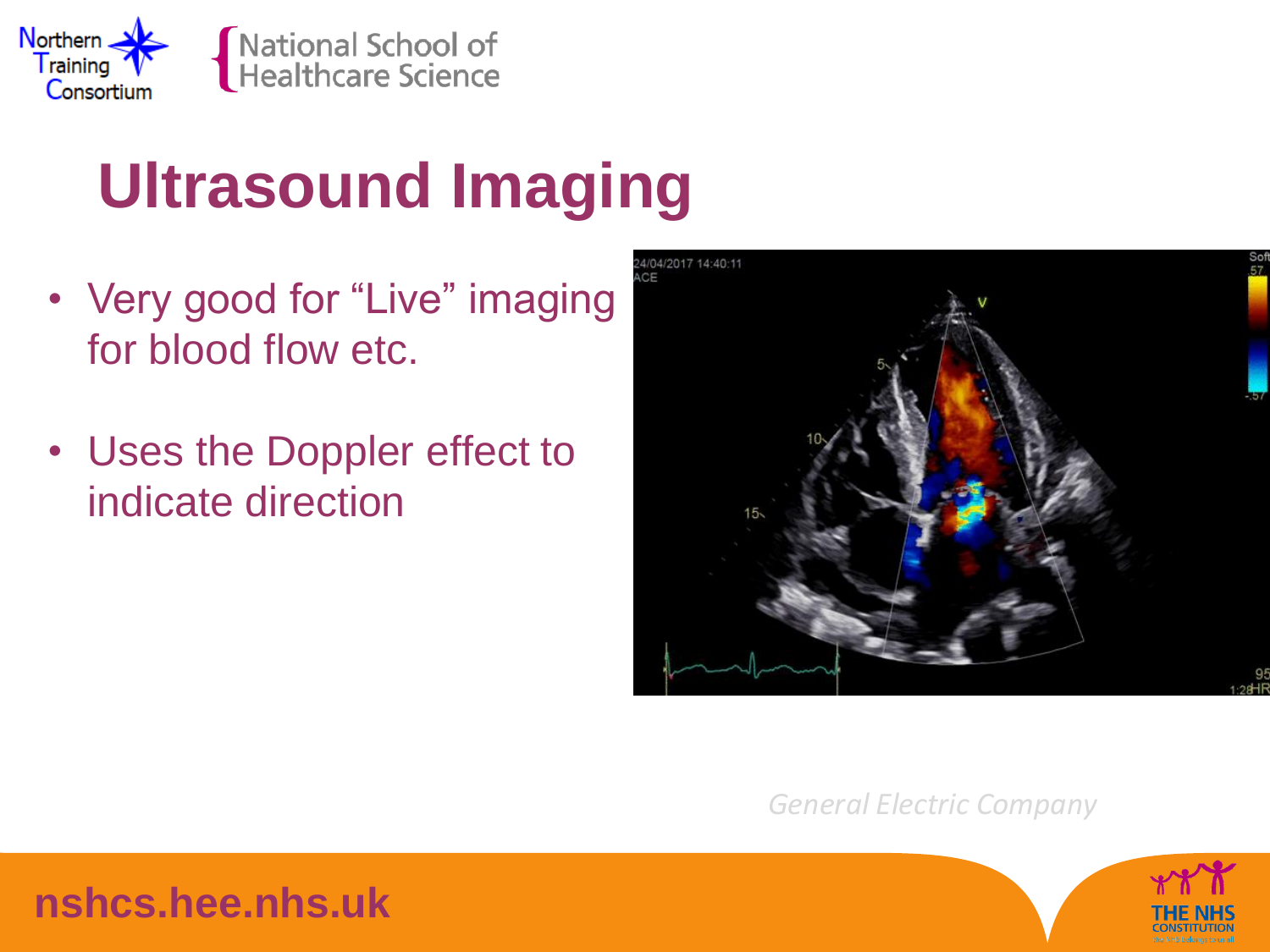

# **Ultrasound Imaging**

- Very low-risk for e.g. foetal scanning
- This is a foetal heart and aorta
	- It's actually as big as your thumb nail



*Koninklijke Philips N.V*

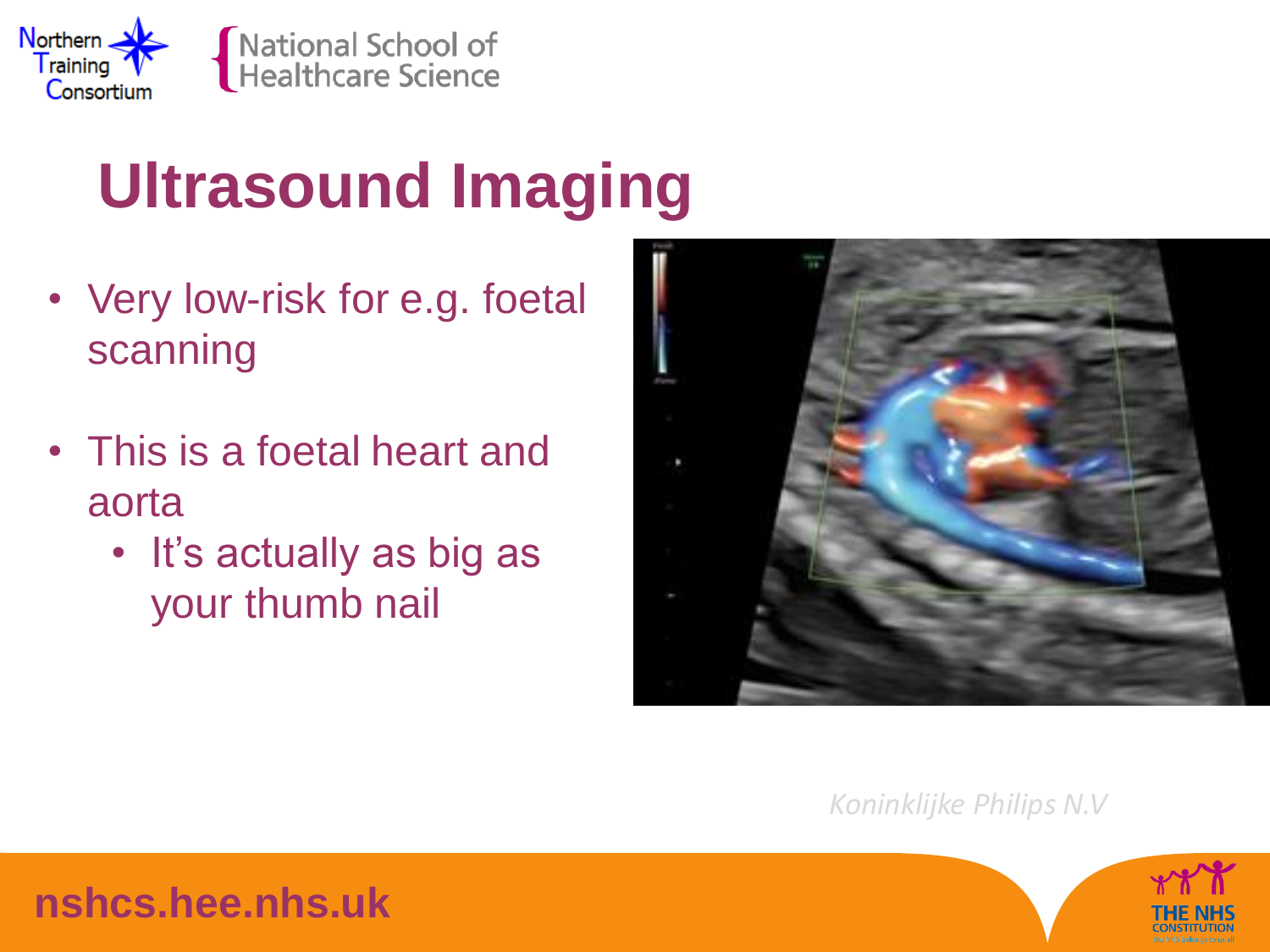

#### **IR, UV and Lasers in Medicine**

- Many other Non-Ionising applications in healthcare
- UV To sterilise whole rooms and treat e.g. Psoriasis
- Lasers To align patients in scanners and for surgery
- IR Imaging peripheral vascular disorders

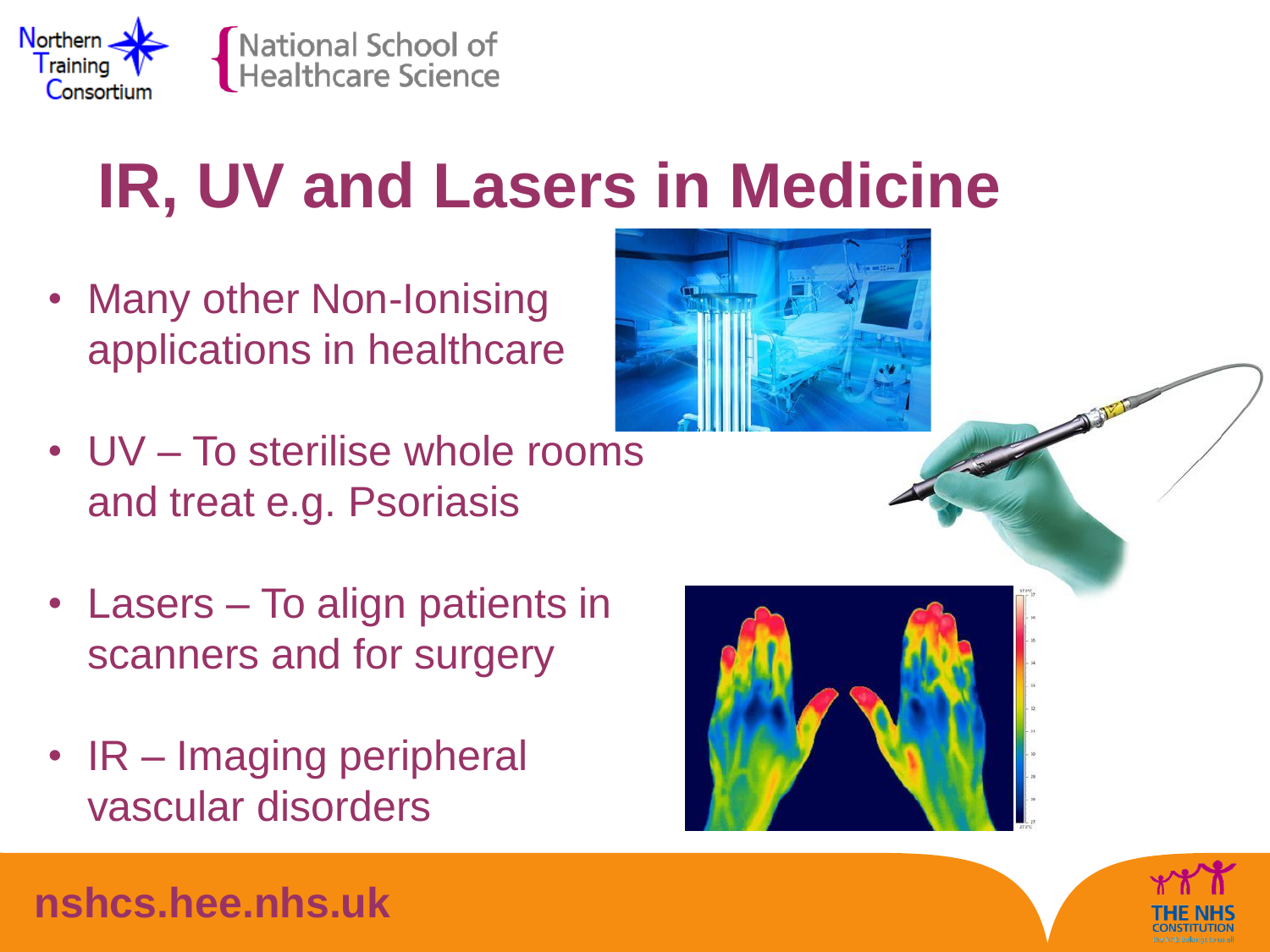

# **Training in INIR on the STP**

- Broad experience in clinical departments
	- MRI At the CAV research facility and at local hospitals
	- Ultrasound in many departments including
		- Antenatal
		- **Cardiology**
- QA visits to many regional hospitals
	- Ensure images are accurate and consistent
	- Optimise performance
	- Assist in planning for new equipment



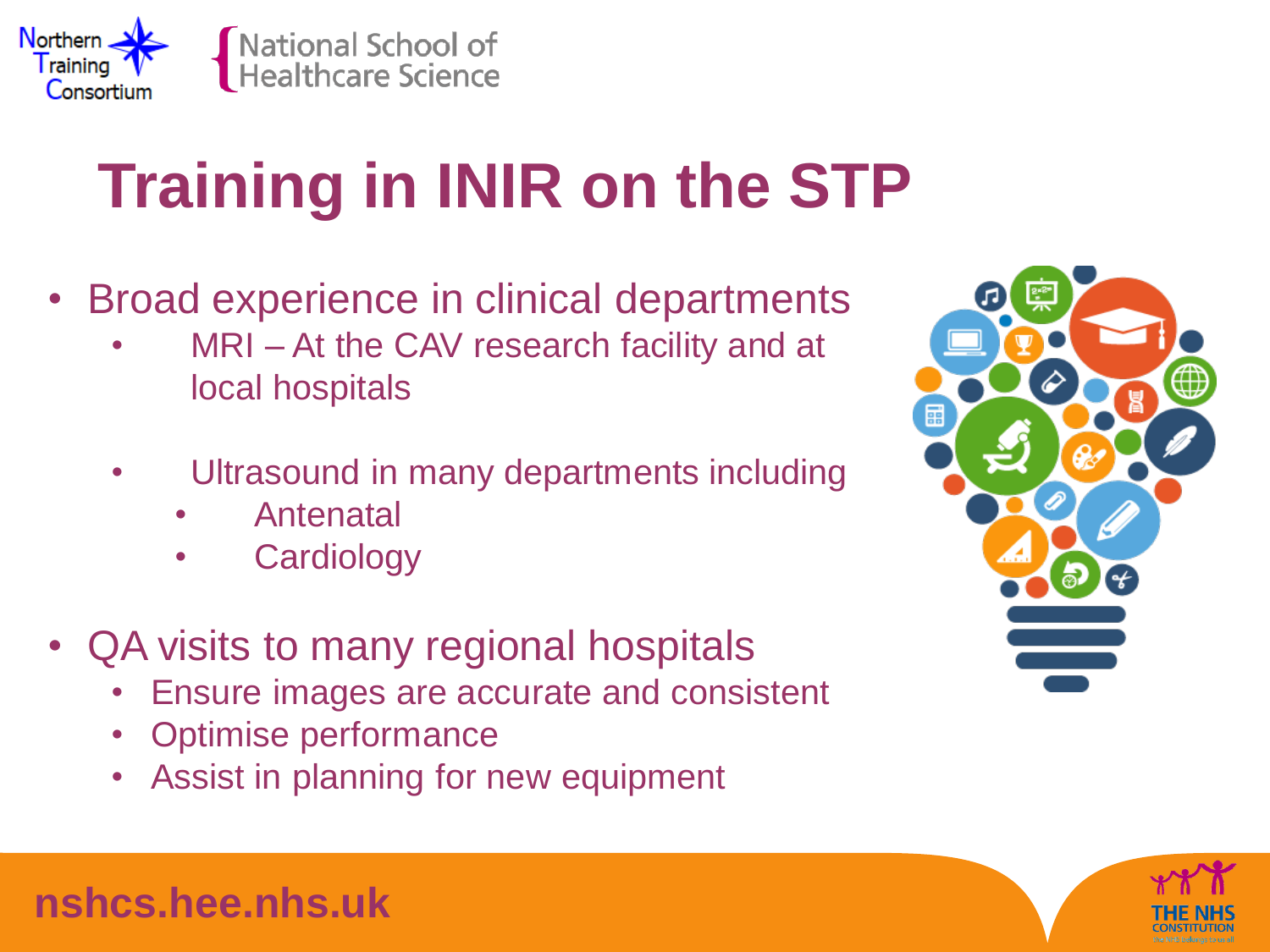

# **Training in INIR on the STP**

- Research and development plays a role too
	- Investigate new techniques for diagnosis and treatment



- Perform and develop tests for Quality assurance
- Develop software / hardware to help deliver the best care for the patients
- Practical lab work, projects and case studies